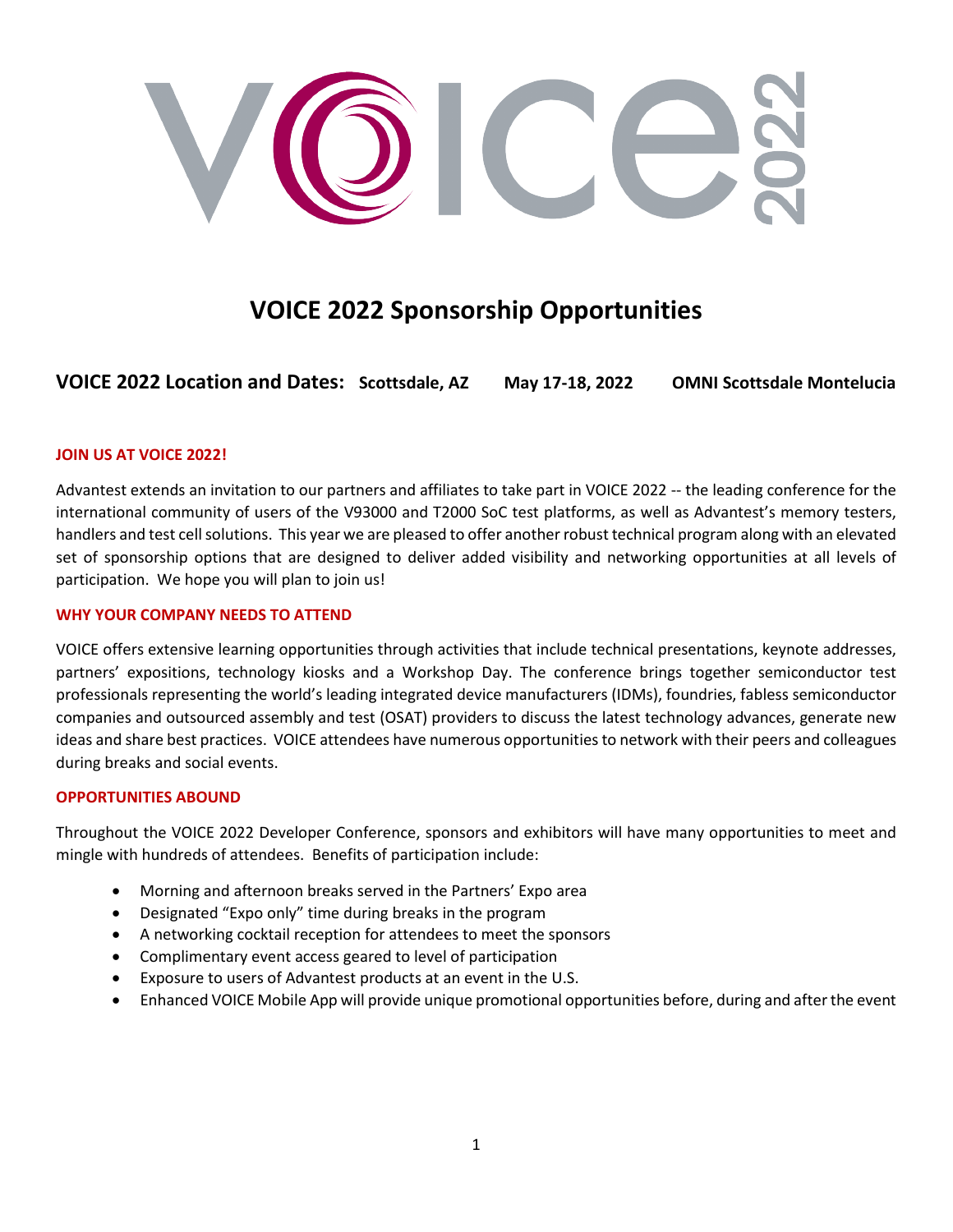

### **ACT NOW TO ELEVATE YOUR BRAND AT VOICE 2022!**

Select from a variety of sponsorship packages or work with us to customize offerings to fit your specific needs. We can create a comprehensive marketing package designed to maximize your organization's visibility and expand your customer base.

As a VOICE 2022 sponsor, you will align with one of the world's most respected technology companies, demonstrate your commitment to excellence, and enjoy a generous package of marketing benefits that give you direct access to Advantest's global customers.

IMPORTANT NOTE: *Contracts will be accepted on a first-come, first-served basis, so please apply early to ensure availability of your desired sponsorship.* 

# **Headline Sponsorship (Limited to 2) SOLD OUT**

• Receive all the benefits of our Platinum, Gold and Silver levels, with elevated benefits that include the ability to have an executive introduce our non-industry keynoter, a higher level of visibility with a call-out in our VOICE press release, and more.

# **Platinum, Gold, Silver sponsorships include the following**:

- A booth within the Partners' Expo
- Complimentary registration(s)  $-$  # varies with sponsorship level
- Attendance to full program and all social events
- Logo on "Thank You" signage placed within the conference venue
- Logo on the "big screen" in general session rooms
- Logo online and on other VOICE promotional material
- Dedicated company profile on VOICE mobile app (Headline, Platinum and Gold Levels)

# **Significant Enhancements for Sponsors of VOICE 2022**

Our sponsors have told us that they value opportunities for social interaction with VOICE attendees as much as they value the brand exposure of VOICE sponsorship, and they are looking for creative ways to develop relationships with current and potential customers.

With this in mind, we developed our VOICE 2022 sponsor program with offerings that include opportunities for technical/product interaction, and others that are focused more on networking.

**In Scottsdale,** we are offering four levels of sponsorship: Headline, Platinum, Gold and Silver. This year, the VOICE host hotel is the OMNI Scottsdale Montelucia, Scottsdale's luxury resort at the base of Camelback Mountain.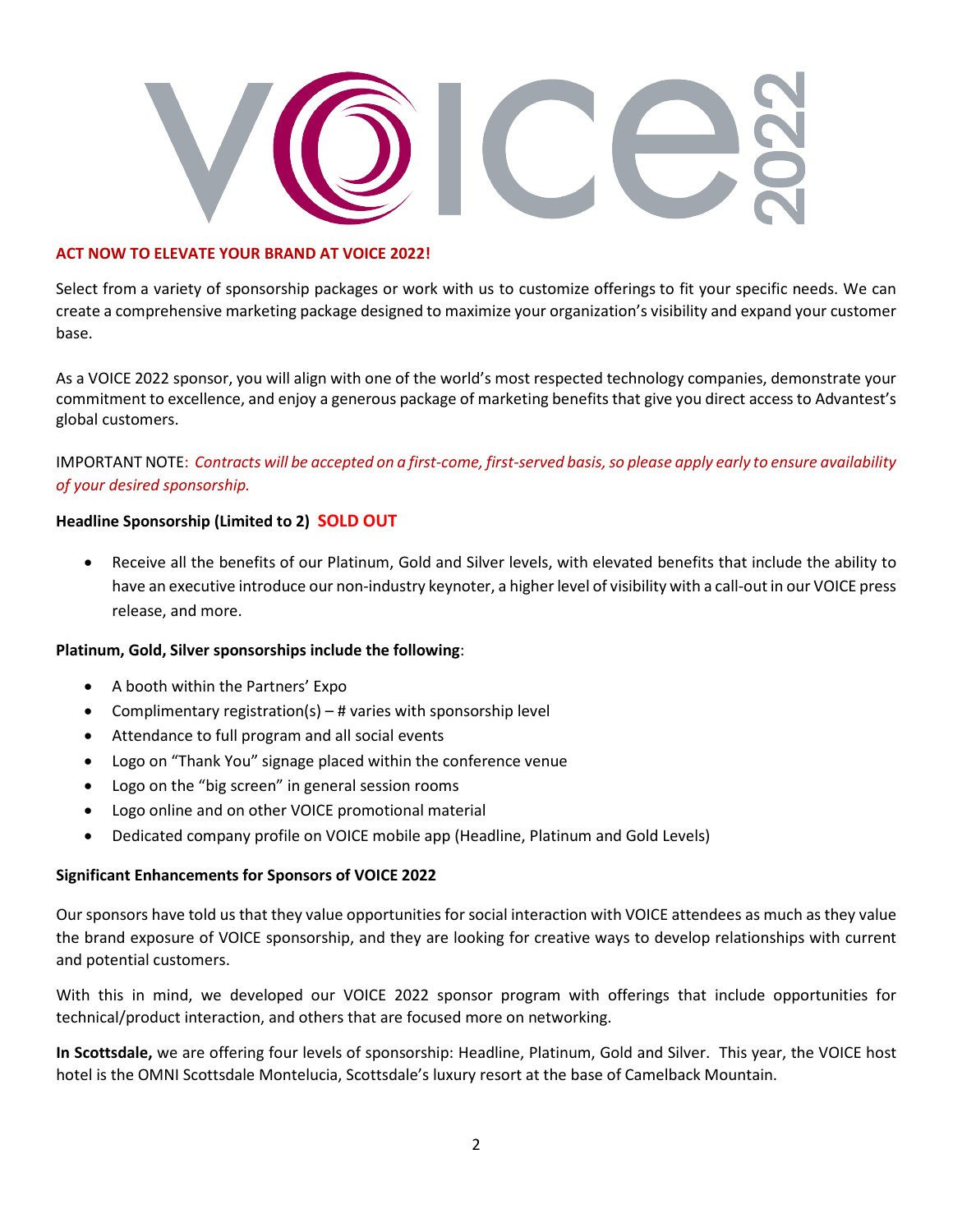

# **MORE INFORMATION:**

For more information, or to discuss unique sponsorship ideas and opportunities, please contact Amy Gold [\(amy.gold@advantest.com\)](mailto:amy.gold@advantest.com).

Visit the VOICE website for updates throughout the year: [https://voice.advantest.com/.](https://voice.advantest.com/)



OMNI Scottsdale Montelucia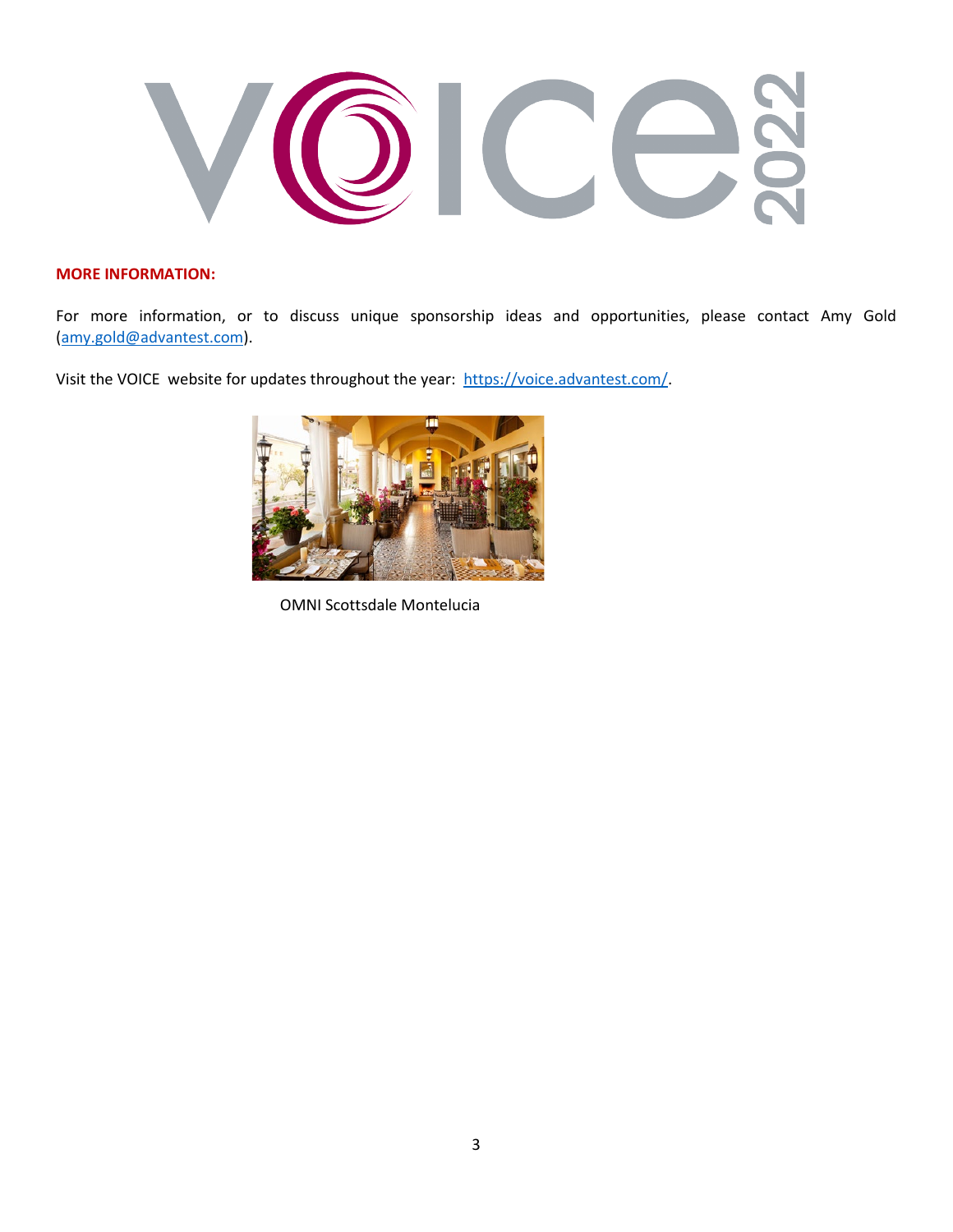# **VOICE 2022 U.S. Sponsorship Opportunities:**

# **Headline Sponsor \$15,000 (limited to 2) SOLD OUT**

- All the benefits of our highest-level sponsorship
- 12' demo table in select high-traffic areas of event
- Premium signage and special recognition at event
- Inclusion of logo on all promotions with recognition as highest-level
- Four complimentary full registrations with access to all special events
- Post-event coverage in Advantest's customer newsletter, GO SEMI & BEYOND, distributed to more than 5,000 customers and partners worldwide
- Exclusive "sponsor of the week" posting on Advantest's Twitter, Facebook, LinkedIn with link to sponsor website
- Selection of providing tote bag, lanyard, notebook or pen to all attendees
- Headline Sponsorship mention in VOICE press release with quote from company executive
- Dedicated company profile on VOICE mobile app
- Opening session Introduction of the day's dynamic keynoter

# **Platinum Sponsor \$13,000 (limited to 3)**

- Premium signage and special recognition at event
- 6'demo table in select high-traffic areas of event
- Inclusion of logo on all promotions with recognition of highest-level sponsorship
- Four complimentary full registrations
- Access to special events for registered attendees
- Opportunity to include company brochure and/or giveaway in attendee bags
- Invitation to have company executive at keynote speaker meet-and-greet
- Exclusive "sponsor of the week" posting on Advantest's Twitter, Facebook, LinkedIn with link to sponsor website
- Company description and logo on VOICE 2022 website
- Company logo and link in Advantest's GO SEMI & BEYOND customer newsletter sent to over 5,000 subscribers
- Dedicated company profile on VOICE mobile app
- Inclusion in the VOICE Passport Program to drive attendees to your booth
- Selection of one of the following items to be distributed to all attendees at registration (first-come, first-served):
	- o Tote bags (sponsor to provide 300)
	- o Notebooks (sponsor to provide 300)
	- o Pens (sponsor to provide 300)